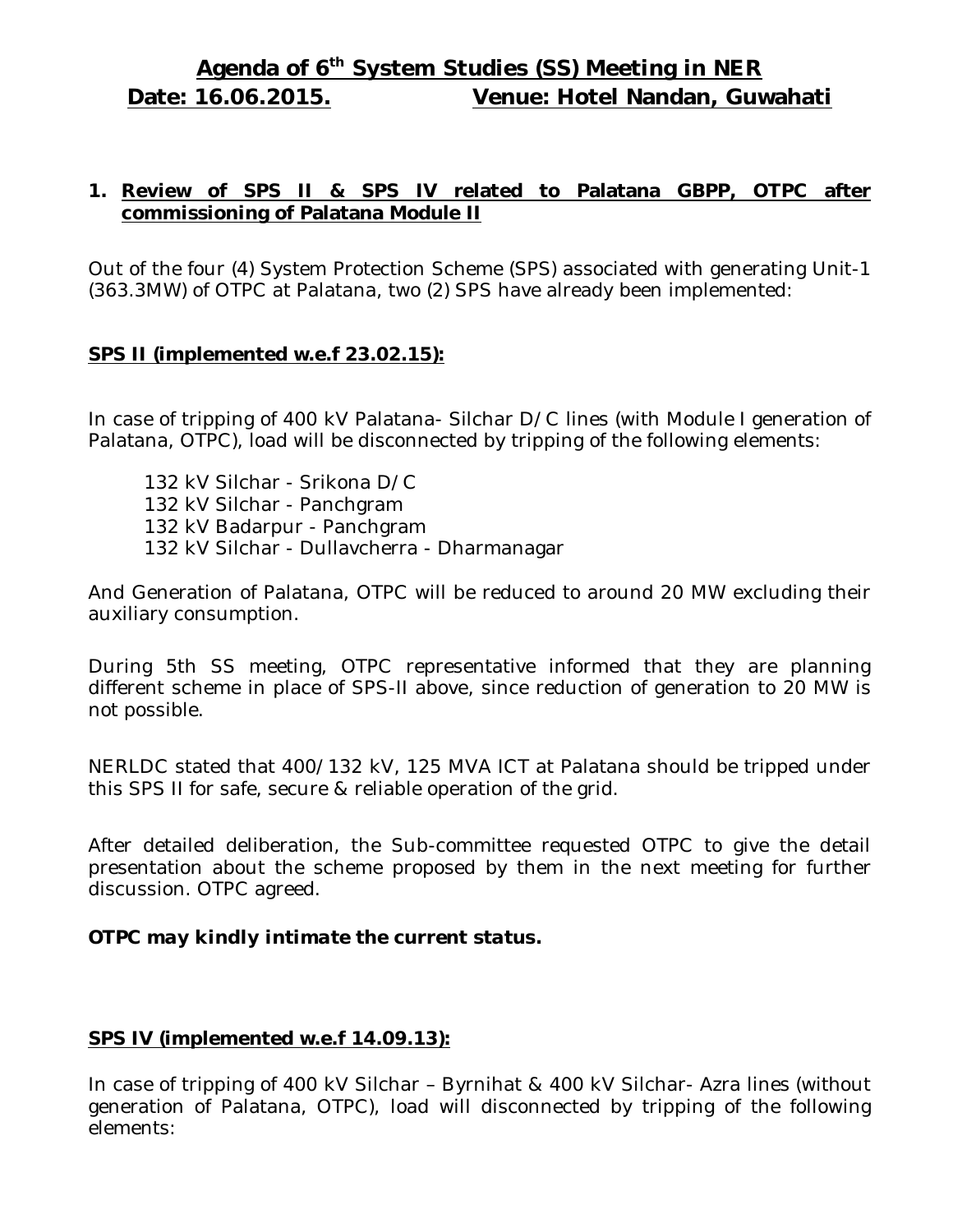132 kV Silchar - Srikona D/C 132 kV Silchar - Panchgram 132 kV Badarpur - Panchgram 132 kV Silchar – Dullavcherra - Dharmanagar

OTPC & POWERGRID informed that above scheme has already been implemented by them.

During 5th SS meeting, OPTC informed that there are 132/6.6 kV, 2x25 MVA Station Transformers, 2x750 kVA DG, 15.5/6.6 kV, 2x16 MVA UAT at Palatana, OTPC. They have also informed that around 13 MW power are required for each module of Palatana.

NERLDC stated that at present, auxiliary power required for Paltana machines are received from Station Transformers and in turn the Station Transformers get power from 132 kV Bus of Palatana. For reliable power supply of Palatana machines, another 400/132 kV ICT at Palatana is required. It will also satisfy N-1 Criteria of Transmission Planning, Jan13 of CEA.

NERLDC also stated that UAT capacity is to be enhanced for supply of auxiliary power to Paltana machines. OTPC was requested to bring detailed scheme of auxiliary power supply to Palatana machines in the next System Study sub Committee meeting.

## *OTPC may kindly intimate the current status.*

#### **2. SPS based load disconnection in case of tripping of 400/220 kV, 315 MVA ICT at Bongaigaon**

In case of tripping of 400 kV Bongaigaon – Azara & 400 kV Bongaigaon –Byrnihat lines, 400/220 kV, 315 MVA ICT at Bongaigaon may be overloaded and tripped at peak hours. In case of tripping of this ICT, Capital area, Dhaligaon area of Assam & Nangalbibra area of Meghalaya & North Bengal & Bhutan system may be collapsed.

To safe, secure & reliable operation of these areas of NER, SPS is to be designed for load disconnection in these areas.

Assam stated that Dhaligaon load needs to be kept in radial mode and Bhutan load through 132 kV Rangia – Deothang S/C must not be affected.

During the 4<sup>th</sup> SS meeting, Assam agreed to above scheme as suggested and the same would be implemented by 15.05.2015.

During 5th SS meeting, Assam informed that above scheme as suggested is agreeable to them and the work would be implemented by first week of June. Necessary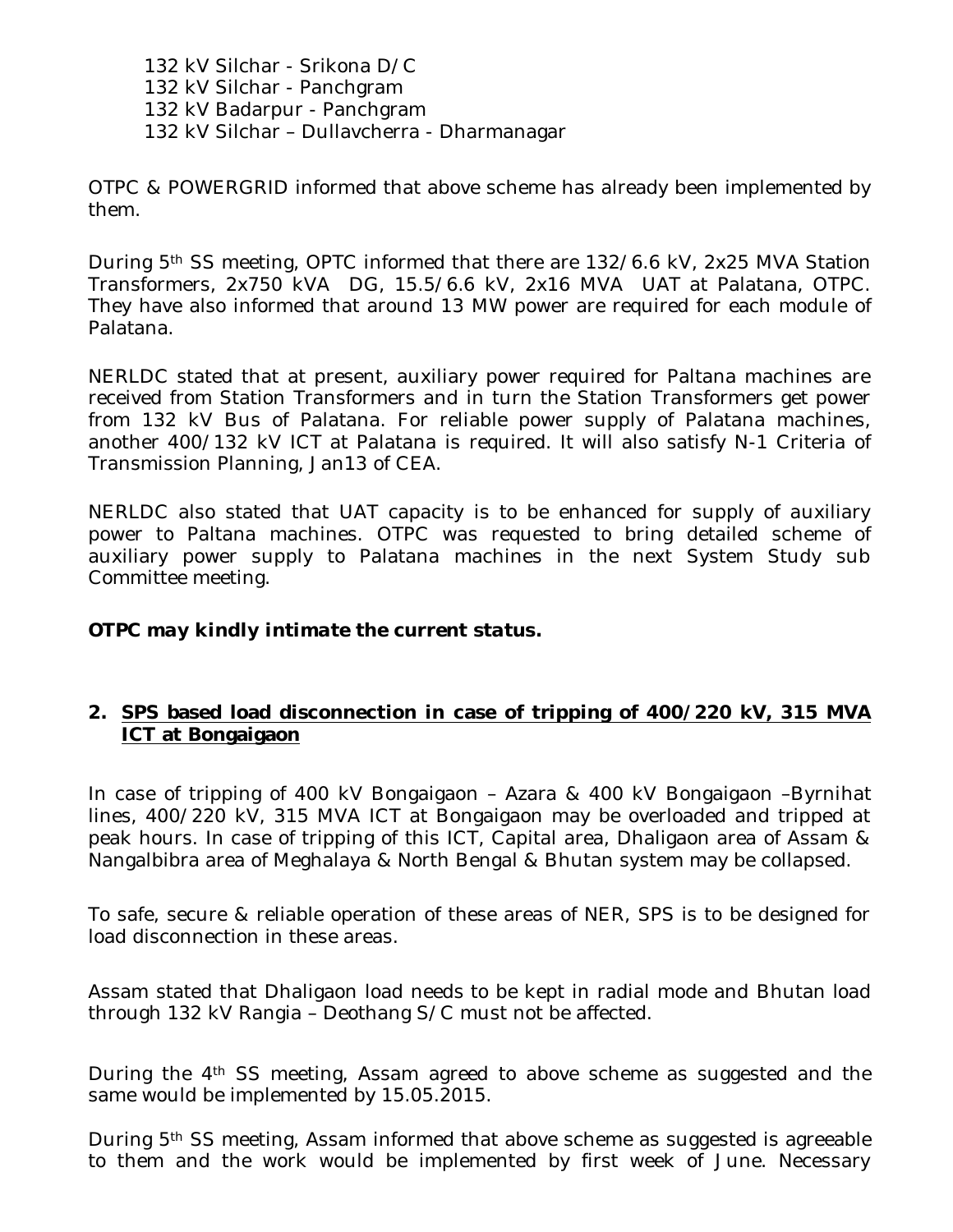shutdown for carrying out the above work has been proposed already. The status will be intimated in the next meeting.

# *Assam may kindly intimate the current status.*

## **3. SPS based generation reduction of AGTPP in case of tripping of 132 kV AGTPP – Kumarghat line**

It has been observed from study results that after commissioning of Palatana 2nd Module, Monarchak Unit I & II and AGTPP Unit 5 & 6, 132 kV AGTPP – Kumarghat, 132 kV Monarchak – Udaipur, 132 kV Baramura – Teliamura & 132 kV Teliamura-Ambassa lines will be highly loaded.

In case of tripping of 132 kV AGTPP - Kumarghat line, following lines will be overloaded:-

- 1. 132 kV Monarchak Udaipur : 72 MW
- 2. 132 kV Dhalabil Agartala : 84 MW
- 3. 132 kV Dhalabil Kamalpur : 79 MW
- 4. 132 kV Baramura Teliamura : 88 MW
- 5. 132 kV Teliamura Ambassa : 86 MW
- 6. 132 kV PK Bari Kumarghat : 92 MW
- 7. 132 kV PK Bari Ambassa : 81 MW
- 8. 132 kV PK Bari Kamalpur : 76 MW

During 4th SS meeting, NEEPCO agreed to implement the SPS within April, 2015.

During 5th SS meeting, DGM (SO-II), NERLDC requested to implement the above SPS with load relief of 32 MW before commissioning of STG 5 or STG 6.

NEEPCO once again informed that above scheme would be implemented soon and the status will be intimated in the next meeting.

# *NEEPCO may kindly intimate the current status*

## **4. SPS at Silchar.**

During meeting held on 06.04.2015, DGM (SO-II), NERLDC informed that Silchar is very important station in Southern Assam part of NER Grid and after termination of 132 kV Silchar – Imphal (PG) D/C lines, loading of 2x200 MVA, 400/132 kV Silchar ICTs has increased and persistent violation of N-1 condition was observed during peak hours. In case of overloading & tripping of any ICTs at Silchar during peak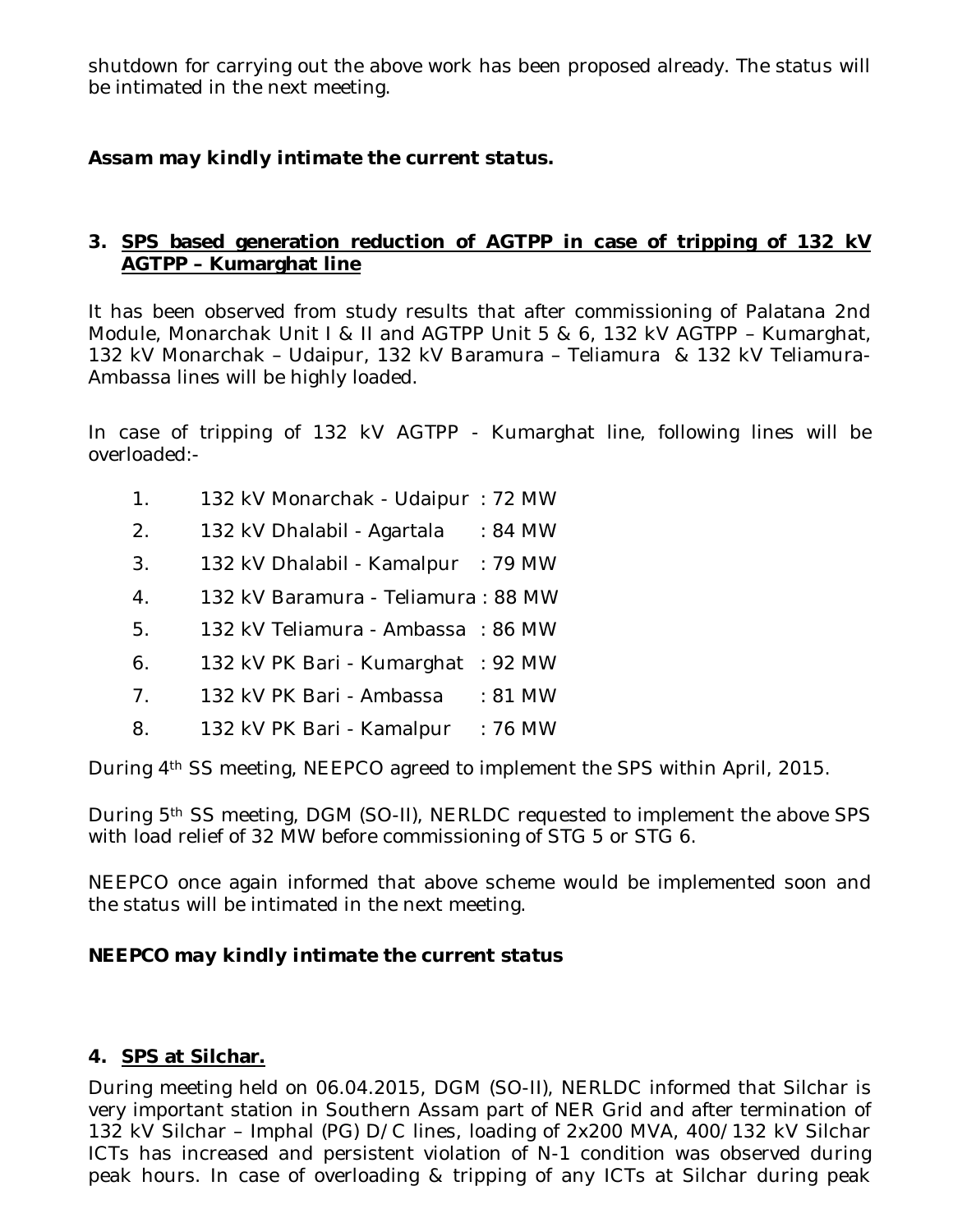hours, there may be cascade tripping of transmission elements of this part of NER and grid disturbance may occur in this part of NER. As more 132 kV lines from 132 kV Silchar (PG) substation are expected to connect load centers in Tripura, Mizoram, the loading of Silchar ICTs are expected to increase further.

He suggested to have one more SPS at Silchar and that the current SPS based load shedding associated with SPS related to Palatana unit tripping may be extended to Silchar substation such that load is disconnected automatically in case of tripping of any ICT at Silchar.

The Sub-committee requested NERLDC to carry out the system study and so that the proposed SPS at Silchar can be discussed further.

During 4th SS meeting, DGM (AM), NERTS informed that above scheme would be implemented within May, 2015.

During 5th SS meeting, Manager (AM), NERTS informed that he will confirm about the current status and the same will be intimated to NERPC/NERLDC.

## *NERTS may kindly intimate the current status*

## **5. SPS requirement of States**

NER states may review the critical loading within their system and the vulnerability of important load centers[if any] and propose SPS scheme so that the same can be implemented in a coordinated manner under the aegis of NERPC to ensure power supply to important load centers during contingencies and also integrity NER grid is maintained.

During meeting held on 06.04.2015, DGM (SO-I) briefed about the importance of SPS in respect of each state for review the critical loading within their system and the vulnerability of important load centers[if any] and therefore requested constituents to look into the matter for the benefit of the system in NER.

During 4th SS meeting, EE, Me.ECL informed that one SPS has been implemented by them on 132 kV Killing to EPIP – II will be implemented by May, 2015.

The Sub-committee appreciated Meghalaya and requested other states to plan for implementation of SPS accordingly.

During 5th SS meeting, EE, Me.ECL informed that one more SPS for 132 kV Leshka - Khliehriat has been planned and the status will be intimated to NERPC/NERLDC.

AGM, AEGCL also informed that implementations of some SPS are under progress and the status will be intimated to NERPC/NERLDC accordingly.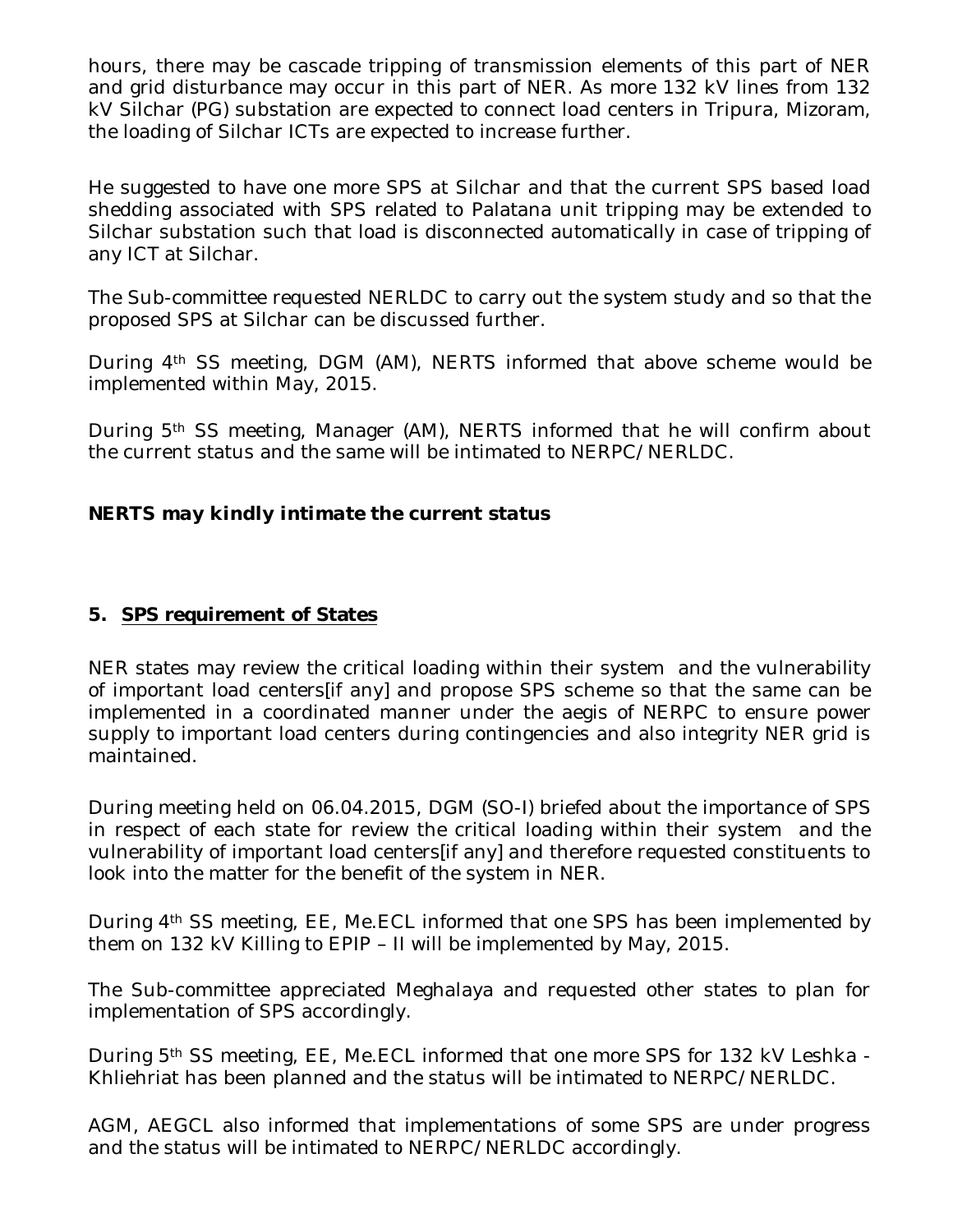The Sub-committee requested Assam & Meghalaya to submit the list of SPS with detailed scheme and the quantum of load relief to NERPC/NERLDC.

## *Assam & Meghalaya may kindly intimate the current status*

## **6. Installation of Reactor at Rangandai HEP.**

During 4th SS meeting, DGM (SO-II), NERLDC informed that on several occasions NER grid experiencing very high voltage condition during off-peak hours resulting in opening of numbers of 400 kV circuits to contain over voltage especially at RHEP. 400 kV Balipara- RHEP D/C link is operated through single circuit only in most of the time sacrificing reliability of the system. Similar is the condition in other corridors including IR link. To address the problem, conversion of line reactors as Bus reactors for 400 kV Bongaigaon-Balipara D/C line and installation of additional bus reactors at Balipara have been proposed.

In addition to this, one bus reactor of at least 50 MVAR capacity is required to be installed at RHEP so that over voltage problem can be solved

SE(O) informed that communication from NEEPCO on the above issue has been received and after examining thoroughly by them, they have suggested the possibilities which is reproduced as below:

- 1. **Option-1**:- Possibility for installation of bus reactor at 400 kV/ 132kV switchyard has been examined. As per the preliminary study under present site condition, there is a possibility to accommodate one reactor at 400kV switchyard by way of extension of bus towards hill side. However, it will require cutting/ leveling of hillock, providing protection wall, diversion of road, drains, fencing etc.
- 2. **Option-2**:- RHEP units cannot be run in synchronous condenser mode because provision for the same is not available in the present scheme and lots of modifications including piping works shall be necessitated.
- 3. **Option-3**:-Loading of bus reactor in Tertiary of ICTs is also not feasible; because those are very old ICTs and had failed also earlier and put in service after repairing.
- 4. NEEPCO is assisting the grid operator to counter the over voltage problem at RHEP by way of putting the 400 kV line reactor at bus whenever required. However, I would like to inform you that this operation is done through isolators as switching breakers are not available. The then Member Secretary, GM, NERLDC, POWERGRID representatives visited the site in 2007 and was dropped and necessary modification was done at Balipara. The operation through isolators in present scenario involves risks for the operators and detrimental to the equipment like isolators as well. Probably, the present arrangement is not lat all advisable.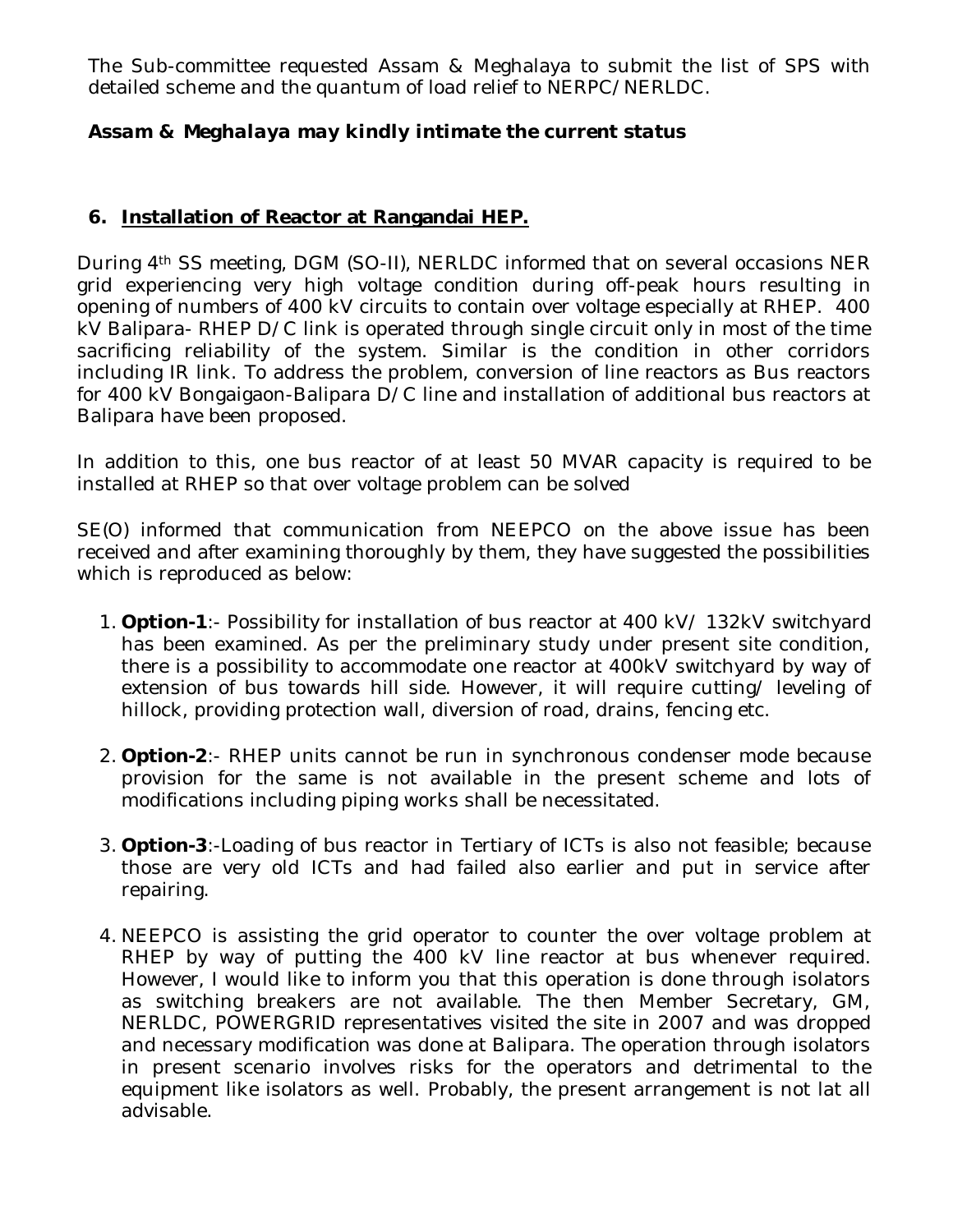Sr. Manager, NEEPCO stated that if the forum agrees for option-1 detail study shall be done and cost estimate & work schedule shall be prepared.

After detailed deliberation, Member Secretary suggested NEEPCO to work out the tentative estimate for above cost and intimate in next PCC meeting so that the matter can be taken up for funding from PSDF since the matter is for the benefit of the region. All embers agreed to the proposal.

## *NEEPCO may kindly intimate the current status.*

## **7. Implementation of islanding scheme in NER**

During the 94thOCC meeting, the committee had decided the following islanding scheme and associated frequencies levels for creation of islands in NER:

| SN           | <b>Islanding Scheme</b>                                                                                                                                                                                                                                                                                                                                          | Lines required to be<br>opened                                                                                                               | <b>UFR</b><br>Location                                | Implementing<br>Agency |
|--------------|------------------------------------------------------------------------------------------------------------------------------------------------------------------------------------------------------------------------------------------------------------------------------------------------------------------------------------------------------------------|----------------------------------------------------------------------------------------------------------------------------------------------|-------------------------------------------------------|------------------------|
| $\mathbf{1}$ | <b>ISLAND AT 48.80 Hz</b><br>with 5 Sec delay:<br>Island comprising of<br>generating units<br>of<br>AGBPP (Gas), NTPS<br>(Gas) & LTPS (Gas)<br>and loads of Upper<br>Assam<br>system<br>8 <sub>k</sub><br>Deomali<br>area<br>(Ar)<br>Pradesh)<br> [Total<br>Generation:<br>380-400MW<br>and<br><b>200MW</b><br>$($ off<br>load:<br>$ peak\rangle$ -300MW (peak)] | (a)<br>220 kV New Mariani<br>$(PG) - AGBPP$                                                                                                  | UFR-1<br>[At New Mariani<br>(PG)                      | <b>PGCIL</b>           |
|              |                                                                                                                                                                                                                                                                                                                                                                  | (b)<br>220 kV Mariani -<br>Misa<br>220 kV Mariani -<br>(c)<br>Samaguri<br>(d) 132 kV Mokukchung<br>- Mariani                                 | UFR-2<br>[At Mariani,<br>Samaguri of<br><b>AEGCLI</b> | <b>AEGCL</b>           |
|              |                                                                                                                                                                                                                                                                                                                                                                  | (e) 132 kV Dimapur<br>(PG) - Bokajan                                                                                                         | UFR-3<br>[At Dimapur<br>(PG)                          | <b>PGCIL</b>           |
|              |                                                                                                                                                                                                                                                                                                                                                                  | (f)<br>Generators to be<br>desynchronized for<br>reduction of generation<br>[if Generation > Load in<br>the islanded pocket]                 |                                                       |                        |
|              |                                                                                                                                                                                                                                                                                                                                                                  | De-synchronization /<br>(q)<br>isolation of one GT and one<br>ST from each of two<br>modules of AGBPP, which<br>are in operation, leading to | At AGBPP<br>[UFRs<br>$\overline{of}$<br>line bays &   | <b>NEEPCO</b>          |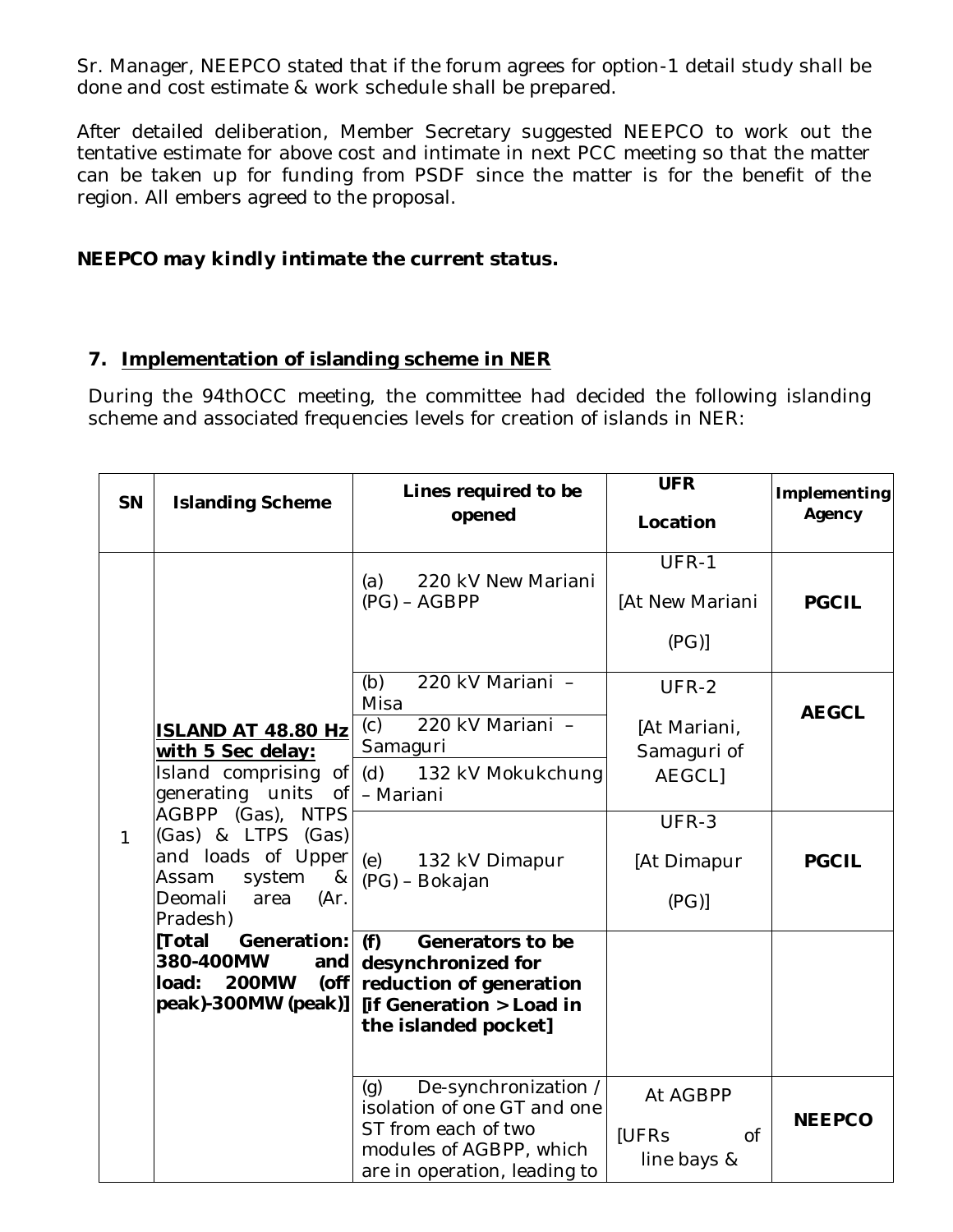|                |                                                                                                                                                                                      | reduction of generation of<br>about 80-90 MW [i.e each<br>module will contribute to<br>reduction of about 40-45<br><b>MW</b><br>(GT:30MW+ST:15MW)].<br>(h)<br>Lines required to be<br>opened for load shedding<br>of 30MW (off-peak) and<br>50MW (peak)<br>[if load > generation in the<br>islanded pocket] | Generator to be<br>used]                    |                              |
|----------------|--------------------------------------------------------------------------------------------------------------------------------------------------------------------------------------|-------------------------------------------------------------------------------------------------------------------------------------------------------------------------------------------------------------------------------------------------------------------------------------------------------------|---------------------------------------------|------------------------------|
|                |                                                                                                                                                                                      | 132kV Tinsukia -<br>(i)<br>Ledo S/C line (at 48.7Hz<br>instantaneous).<br>66kV Tinsukia -<br>(i)<br>Rupai S/C line (at 48.6Hz<br>instantaneous)                                                                                                                                                             | <b>UFR</b><br>[At<br>Tinsukia]              | <b>AEGCL</b><br><b>AEGCL</b> |
|                |                                                                                                                                                                                      | (k)<br>132kV Jorhat -<br>Bokakhat line (at 48.5Hz<br>instantaneous)                                                                                                                                                                                                                                         | <b>UFR</b><br>[At<br>Jorahat /<br>Bokakhat] | <b>AEGCL</b>                 |
|                | <b>ISLAND AT 48.50 Hz</b><br>with 5 Sec delay:<br>Island comprising of<br>generating<br>units<br><b>AGTPP</b><br>$(Gas)$ ,<br>generating units<br>at<br><b>Baramura</b><br>$(Gas)$ , | 132 kV Palatana - Udaipur<br>of 132 kV Palatana -<br>Surjamani Nagar                                                                                                                                                                                                                                        | UFR-1<br>[At Palatana]                      | <b>OTPC</b>                  |
| $\overline{2}$ | Rokhia<br>(Gas)<br>8 <sub>k</sub><br>(Hydro) and<br>Gumati<br>loads<br>Οf<br>Tripura<br>system<br>&<br>Dullavcherra<br>area                                                          | 132 kV Silchar -<br>Dullavcherra                                                                                                                                                                                                                                                                            | UFR-2<br>[At Silchar]                       | <b>PGCIL</b>                 |
|                | (Assam)<br>[Total<br>Generation:<br>150-160MW<br>and<br>load: 110MW<br>&170-180MW Kumarghat<br>peak)<br>(peak)]                                                                      | 132 kV AGTPP -<br>Kumarghat<br>(off- 132 kV P K Bari -                                                                                                                                                                                                                                                      | UFR-3<br>[At Kumarghat]                     | <b>PGCIL</b>                 |
| 3              | <b>ISLAND</b><br><b>AT</b><br>47.90<br>Hz:<br>Isolation of NER from<br>NEW grid at ER-NER<br>boundary with rest of<br>the generation<br>and<br>load of NER                           | To be decided after system study                                                                                                                                                                                                                                                                            |                                             |                              |

After detailed deliberation, the 4<sup>th</sup> SS Sub-committee decided to set both the Islanding Scheme I & II at 48.80 Hz. Necessary action has to be carried out by concerned utilities at the earliest.